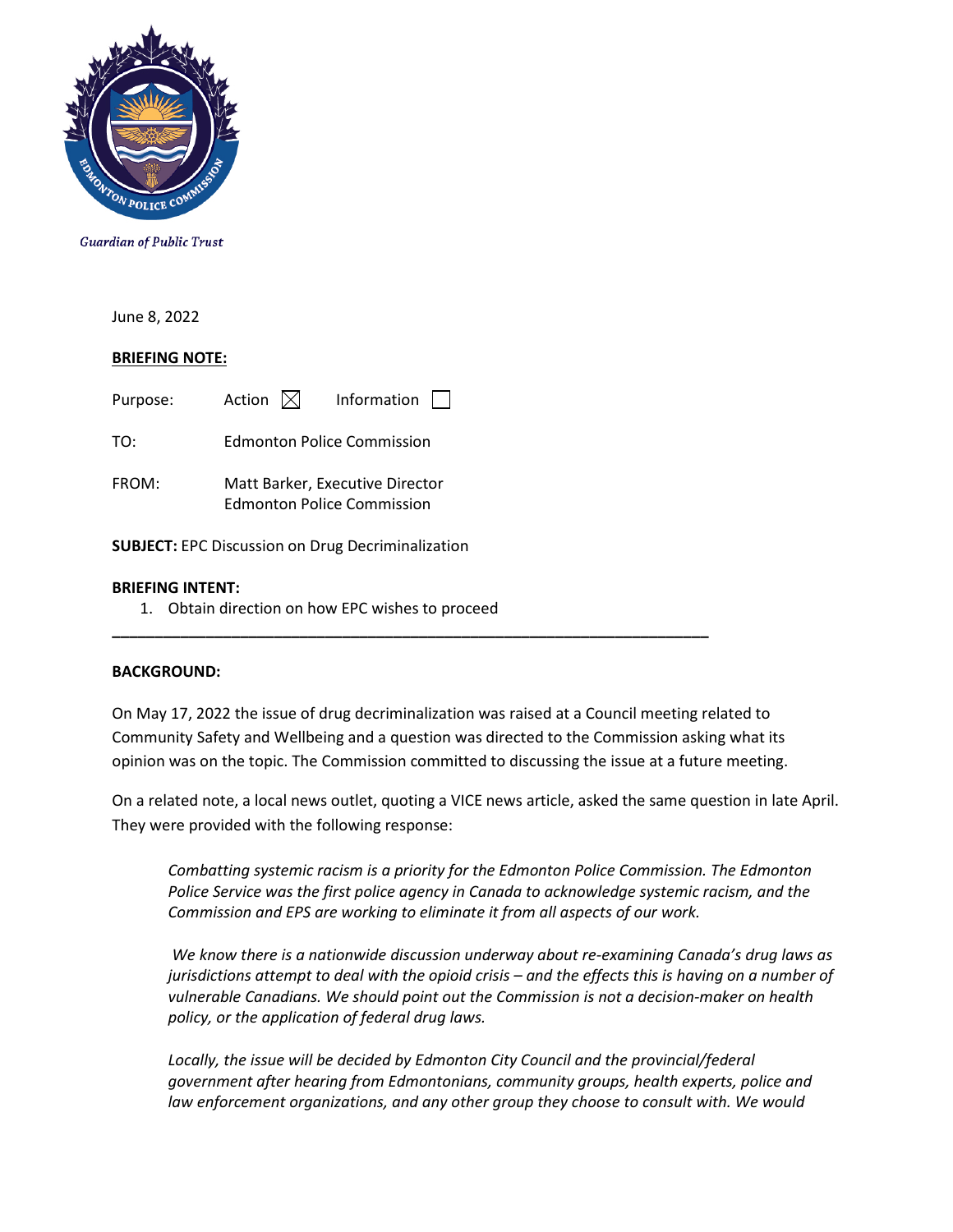*anticipate that decision makers take an approach that carefully considers input from community and health experts, as well as ensuring public safety needs are met.*

### COE Report Information:

In 2018, the Government of Canada established an independent Expert Task Force on Substance Use to explore potential alternatives to criminal penalties for the simple possession of controlled substances. In 2021, the Task Force released two reports to Health Canada which included recommending that criminal penalties related to simple possession and consumption of controlled substances be ended, in addition to recommending a number of other measures to provide a full spectrum of supports for people who use drugs or are in recovery.

A number of jurisdictions across Canada have similarly begun expressing and pursuing interest in decriminalizing small possession and consumption of drugs within their boundaries through a Section 56(1) exemption from the CDSA. In addition to Toronto Public Health, the City of Vancouver (with the support of the Vancouver Coastal Health Authority) and the Province of British Columbia have formally submitted exemption requests to Health Canada. Montreal, Ottawa, and Winnipeg are in earlier stages of exploring potential interest. At this time, Health Canada has not made any decision on the Toronto, Vancouver or British Columbia exemption requests.

On December 7, 2021, the federal government introduced Bill C-5 which among other actions would repeal certain mandatory minimum penalties and establish diversion measures for simple drug possession offenses. On December 15, 2021, a private member's Bill C-216 was introduced, which seeks to: repeal simple possession offenses; expunge certain drug-related convictions; and establish a national strategy on substance use. Both Bills are pending further debate, and if approved, could have a major bearing on any future section 56(1) exemption requests.

The Government of Alberta has established a special committee to examine the concept of safer drug supply which will report back to the Legislative Assembly with recommendations by June 30, 2022. While this committee's mandate does not include exploring the potential benefits and risks associated with decriminalization, that topic has been discussed. Administration will monitor for the completed report and evaluate how the recommendations can support an inclusive and compassionate Edmonton.

Given the differences in public health models, considerations for collaboration and alignment between municipalities and their respective provincial health authorities may vary across Canadian jurisdictions seeking a section 56(1) exemption.

#### City Council Decision:

On April 19, 2022 City Council made the following decision on the topic:

1. That Administration work collaboratively with stakeholders (including but not limited to Alberta Health Services, Alberta Health, Edmonton Police Services, public health and medical experts, people with lived experience, family and patient advocates, and Indigenous peoples) to: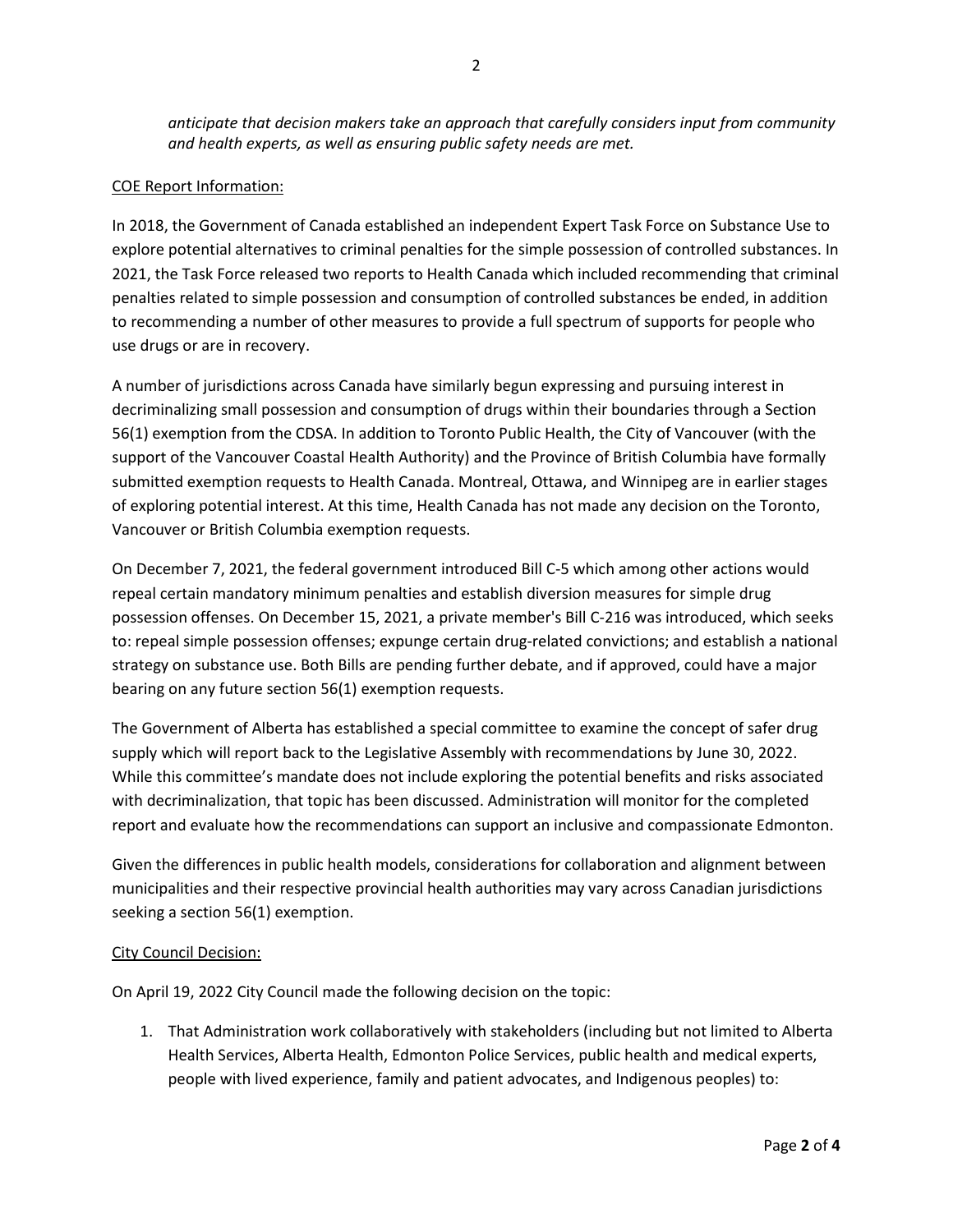- a. develop recommendations to reduce drug poisoning injuries and deaths in Edmonton, and
- b. prepare a draft submission to Health Canada for a section 56(1) exemption to the Controlled Drugs and Substances Act to decriminalize simple personal possession (excluding trafficking) of illicit substances in Edmonton.
- 2. That Administration develop an intergovernmental advocacy strategy to reduce drug poisoning injury and deaths in Edmonton, including decriminalization of simple personal possession, safe supply, safe consumption sites, treatment and supportive housing.

## **Analysis**

# Public Narrative:

The issue of drug poisoning is a critically important topic across Canada as the outcomes desired by all groups is to reduce the death and harm, both to individuals and communities, realized by drug use.

The proposed solution of drug decriminalization can be viewed as a polarizing topic in communities across Canada as there are multiple strategies being advanced by different groups to achieve the shared outcome of reduced harms. The public narrative on different proposed strategies is often emotional and critical of alternate proposed strategies.

# Topic Complexity:

Strategies on how to manage drug use, drug poisoning, injuries, deaths, and social disorder in a human centered compassionate manner are complex and difficult to develop. Mechanisms within strategies require significant amounts of data, analysis, expert advice, metrics, agreed outcomes, and significant engagement with communities to gather their thoughts and perspectives.

The City of Edmonton has directed staff to prepare an exemption request to be submitted to the provincial government to decriminalize simple possession of drugs. They are also moving forward on examining further interventions that could be successful on this issue.

The Alberta Association of Chiefs of Police (AACP) currently opposes decriminalization on the premise there are inadequate supports in health, housing, mental health, or other pathways to ensure positive outcomes can be realized with this strategy. The AACP has allocated resources to further study this issue so they can be prepared to offer feedback to the City of Edmonton or other governments as those entities move through their own analysis as they assess the best path forward.

Other groups such as not for profits or social agencies also have a diversity in perspectives on the best path forward that will lead to success.

## **Recommended Decision**

The Governance Committee met to discuss this item. The recommend motion going forward is: